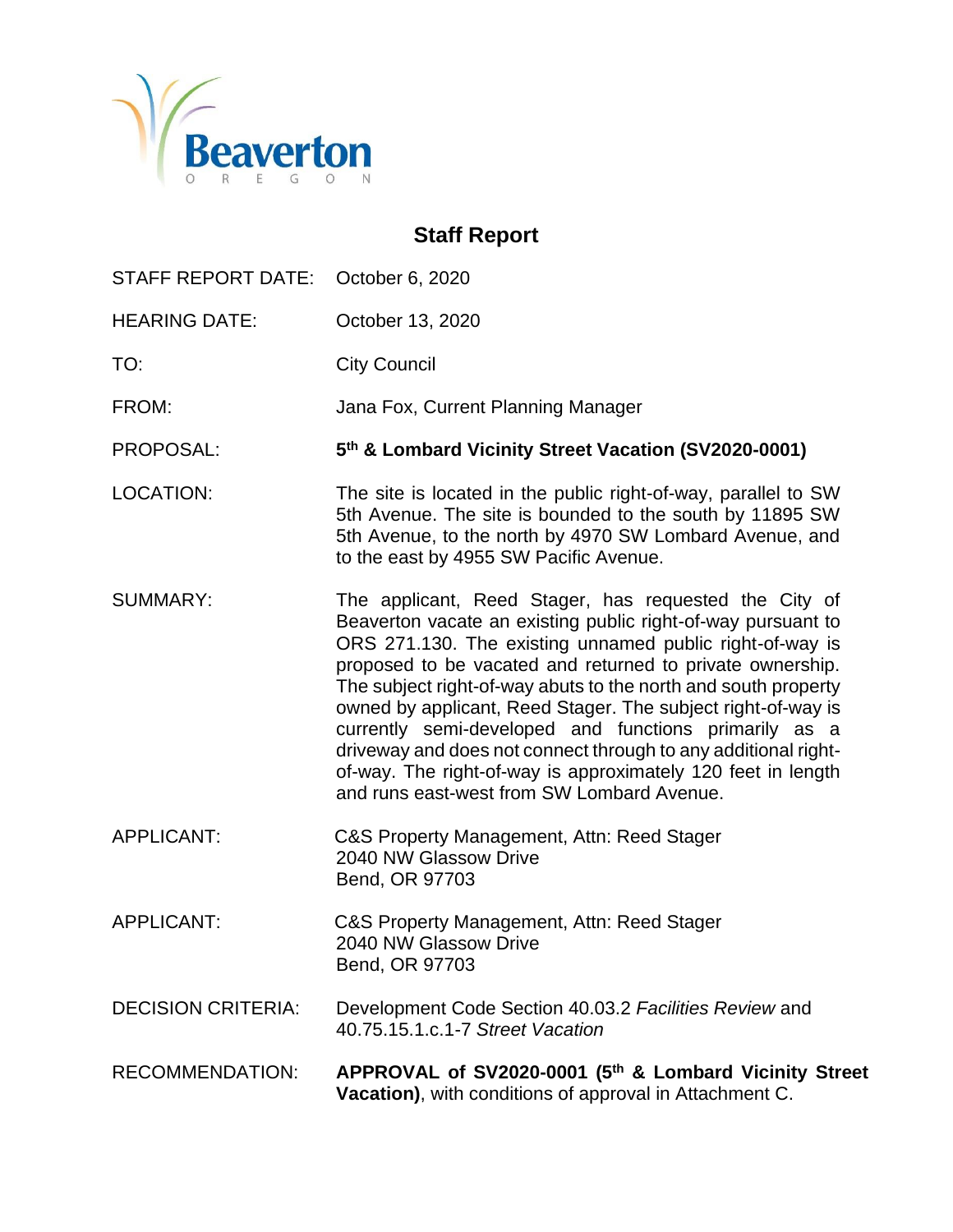# **BACKGROUND FACTS**

# **Key Application Dates**

| <b>Application</b> | <b>Submittal Date</b> | <b>Deemed</b><br><b>Complete</b> | <b>120-Day</b>       | $365$ -Day*     |
|--------------------|-----------------------|----------------------------------|----------------------|-----------------|
| SV2020-0001        | July 8, 2020          | August 19, 2020                  | December 17.<br>2020 | August 19, 2021 |

\* Pursuant to Section 50.25.9 of the Development Code this is the latest date, with a continuance, by which a final written decision on the proposal can be made.

# **Existing Conditions Table**

| Zoning                               | Regional Center-Old Town (RC-OT)                                                                                                                                                           |                                                                                             |  |
|--------------------------------------|--------------------------------------------------------------------------------------------------------------------------------------------------------------------------------------------|---------------------------------------------------------------------------------------------|--|
| <b>Current</b><br><b>Development</b> | The area proposed to be vacated is not developed as right-of-way but<br>serves as an access driveway for an adjacent apartment development,<br>which would receive the land upon vacation. |                                                                                             |  |
| <b>Site Size</b>                     | Approximately 115 lineal feet of right-of-way                                                                                                                                              |                                                                                             |  |
| <b>NAC</b>                           | <b>Central Beaverton NAC</b>                                                                                                                                                               |                                                                                             |  |
| <b>Surrounding</b><br><b>Uses</b>    | Zoning:<br>North: RC-OT<br>South: RC-OT<br>RC-OT<br>East:<br>West: RC-OT                                                                                                                   | Uses:<br>North: Residential<br>South: Residential<br>East: Residential<br>West: Residential |  |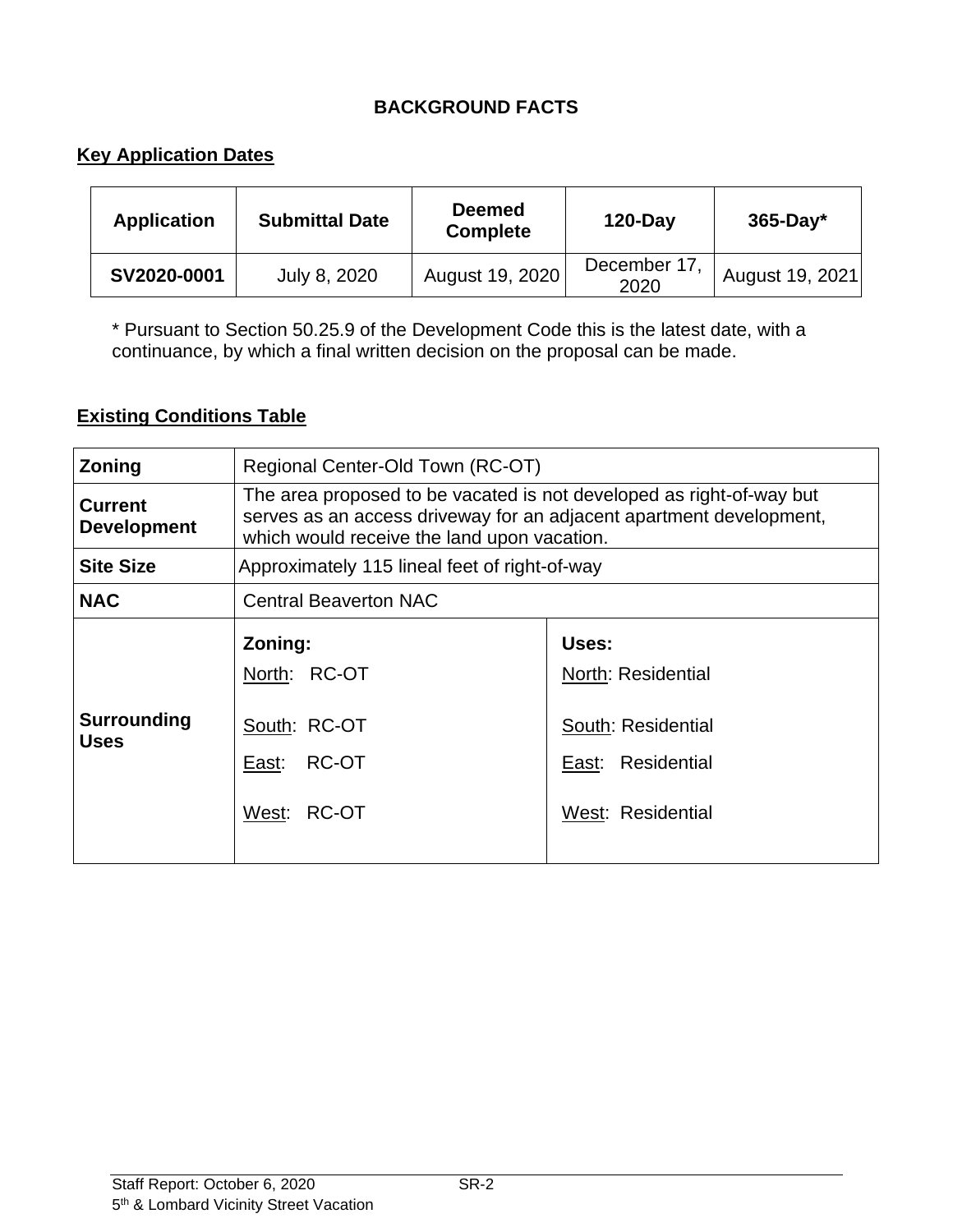# **DESCRIPTION OF APPLICATION AND TABLE OF CONTENTS**

| <b>Attachment A:</b> | <b>Facilities Review Committee Technical Review and</b><br><b>Recommendation Report</b> | Page No.<br>$FR1 - FR5$          |
|----------------------|-----------------------------------------------------------------------------------------|----------------------------------|
|                      | Attachment B: SV2020-0001 Street Vacation                                               | SV <sub>1</sub> -SV <sub>3</sub> |
|                      | <b>Attachment C: Recommended Conditions of Approval</b>                                 | COA <sub>1</sub>                 |

# **Exhibits**

| Exhibit 1.  | <b>Materials Submitted by Applicant</b>        |
|-------------|------------------------------------------------|
| Exhibit 1.1 | Right-of-Way Survey (page SR-4 of this report) |

- Exhibit 1.2 Aerial Photo (page SR-5 of this report)
- **Exhibit 2. Public Comment** (none received)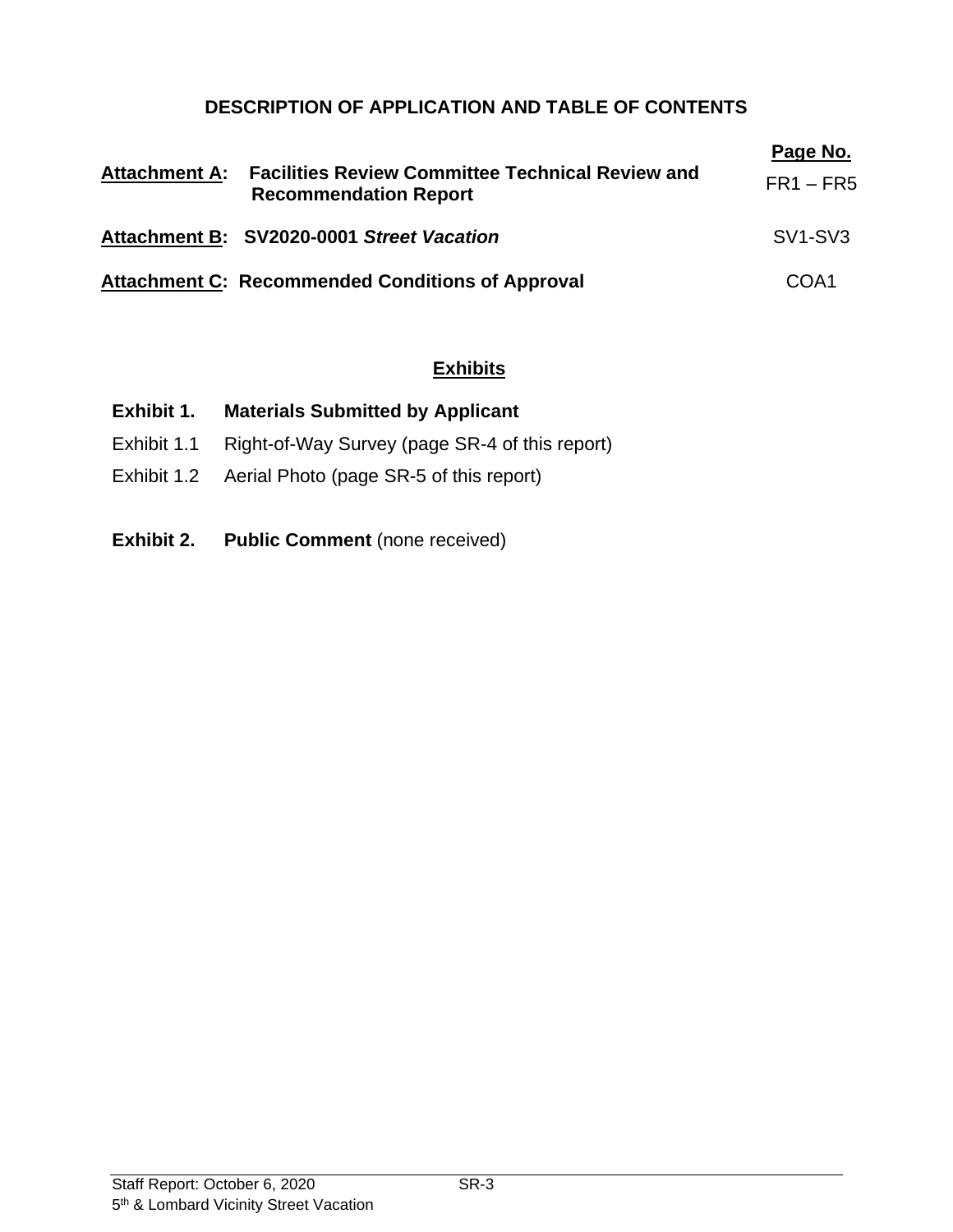#### EXHIBIT ' ' 20  $\Omega$ **HILLING** VENUE  $= 20'$ **CENTERLINE**  $1''$ DN 2020-011571 3"80'10"02<br>3"80'10"02 N88'34'00"E 112.99"  $\begin{array}{l} \begin{array}{c} \stackrel{*}{\underset{2}{\rightleftarrows}}\\ \stackrel{2}{\underset{2}{\rightleftarrows}}\\ \stackrel{\infty}{\rightleftarrows} \end{array} \end{array}$ 30'00'E  $-37.00$ <sup>2</sup><br>N89\*58'52"E **BOOK 256** S88'34'00"W 112.99' DN 2016-014499 LOMBARD Ng6:38:34 T.P.O.B. **CENTERLINE** 196.67  $MS$  $\frac{20}{19}$  $rac{107}{101}$ SCALE:  $1'' = 20'$ REGISTERED<br>PROFESSIONAL<br>LAND SURVEYOR **LEGEND** FOUND 5/8" IRON ROD WITH YELLOW PLASTIC CAP, MARKED 'TOWNSHIP SURVEYS' FOUND 5/8" IRON ROD WITH YELLOW PLASTIC CAP, MARKED 'HERTEL PLS 1896' × TRUE POINT OF BEGINNING T.P.O.B. OREGON JULY 11, 2006<br>LEE A. SPURGEON JOB NUMBER: 20-7329 CLIENT: REED STAGER TOWNSHIP LAND SURVEYS<br>
TOWNSHIP LAND SURVEYS<br>
1415 WASHINGTON STREET, ORECON CITY, OR 97045<br>
(503)-656-4915 65603LS EXPIRES 6/30/22

### **5 th & Lombard Vicinity Street Vacation SV2020-0001 Right-of-Way Survey**

#### Staff Report: October 6, 2020 SR-4 5<sup>th</sup> & Lombard Vicinity Street Vacation

# **Exhibit 1.1**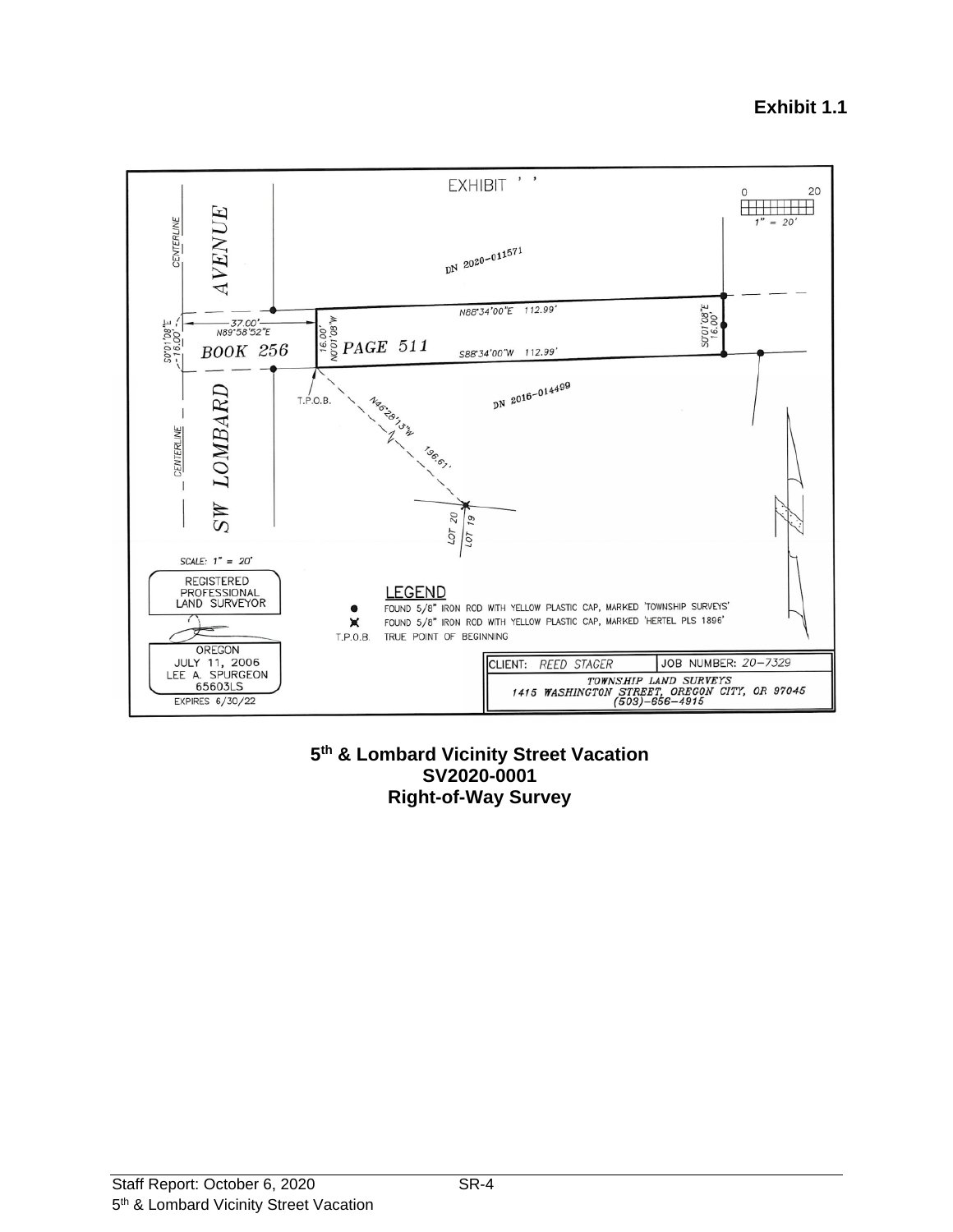

# **5 th & Lombard Vicinity Street Vacation SV2020-0001 Vicinity Map**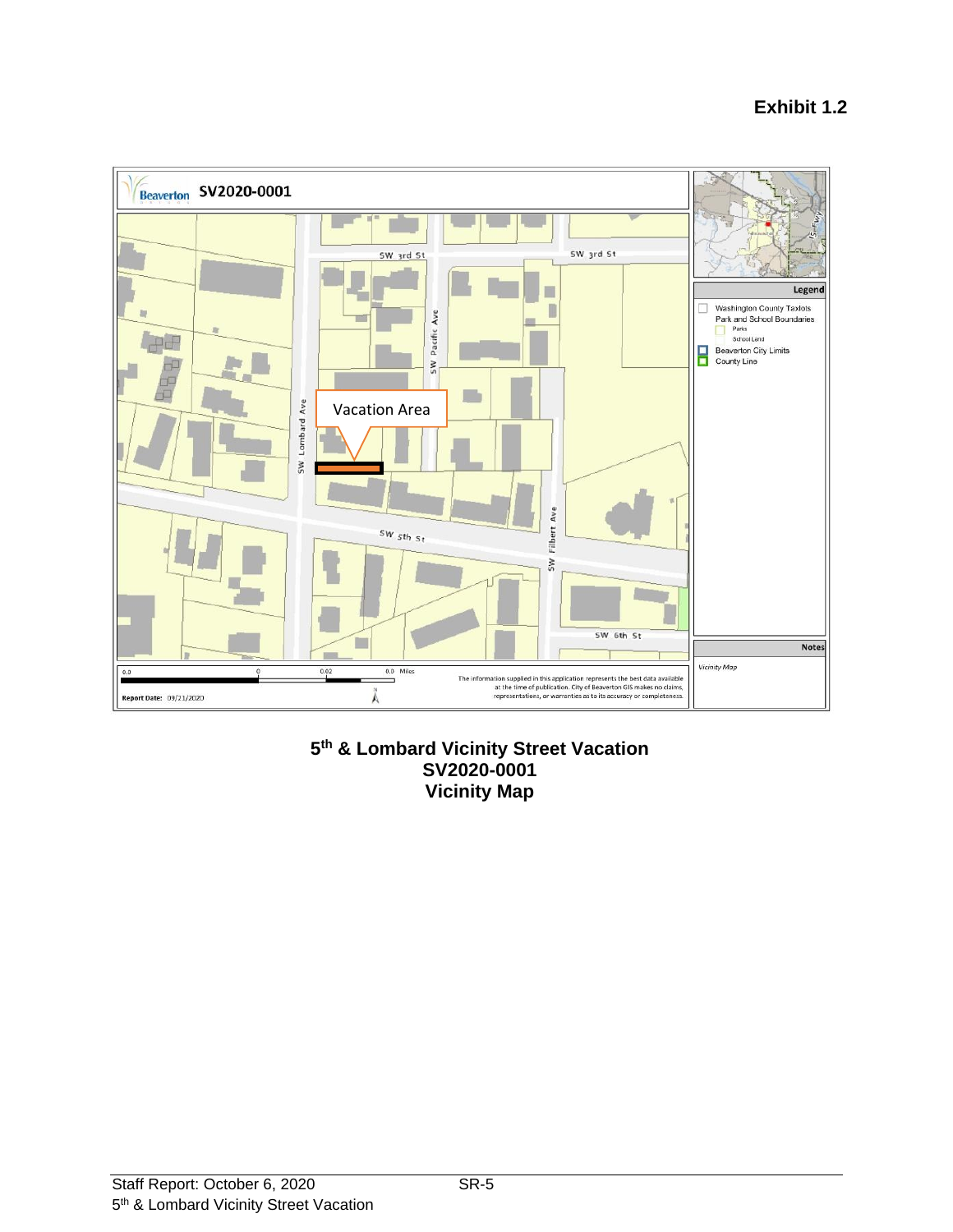# **FACILITIES REVIEW COMMITTEE TECHNICAL REVIEW AND RECOMMENDATIONS**

# **5 th & Lombard Vicinity Street Vacation APPROVAL of SV2020-0001**

# **Section 40.03 Facilities Review Committee:**

The Facilities Review Committee has conducted a technical review of the application, in accordance with the criteria contained in Section 40.03 of the Development Code. The Committee's findings and recommended conditions of approval are provided to the decisionmaking authority. As they will appear in the Staff Report, the Facilities Review Conditions may be re-numbered and placed in different order.

The decision-making authority will determine whether the application as presented meets the Facilities Review approval criteria for the subject application and may choose to adopt, not adopt, or modify the Committee's findings, below.

**The Facilities Review Committee Criteria for Approval will be reviewed for all criteria that are applicable to the submitted applications as identified below:**

• **All nine (9) criteria are applicable to the submitted Street Vacation application.**

# **Section 40.03.2**

# *A. The transportation facility, as proposed or modified, conforms to the Transportation System Plan.*

The Local Street Connectivity Map (Figure 6.18) of Chapter 6 of the City of Beaverton Comprehensive Plan (Transportation Element) and the Adopted Functional Classification Map (Figure 4-11) of the Beaverton Transportation System Plan (TSP) do not indicate the need for a future extension or connection of the unnamed right-of-way in any direction. The unnamed right-of-way proposed to be vacated has never been developed or used as a street. The unnamed right-of-way is not needed for any pedestrian, bicycle, or transit connections. Therefore, the proposed vacation will not adversely affect planned street connectivity as identified in the City of Beaverton Comprehensive Plan (Transportation Element) or Beaverton Transportation System Plan.

**Therefore, the Committee finds that the proposal meets the criterion for approval.** 

# *B. There are safe and efficient vehicular and pedestrian circulation patterns within the project boundaries.*

The unnamed right-of-way was dedicated in 1946 and has not been used as a public right-of-way since its dedication. The unnamed right-of-way is currently used as a driveway to serve the apartments at 11895 SW  $5<sup>th</sup>$  Street and has a residential driveway curb cut and not a street intersection. Should the right-of-way be vacated it would continue to serve as the driveway for the adjacent apartments. The properties north and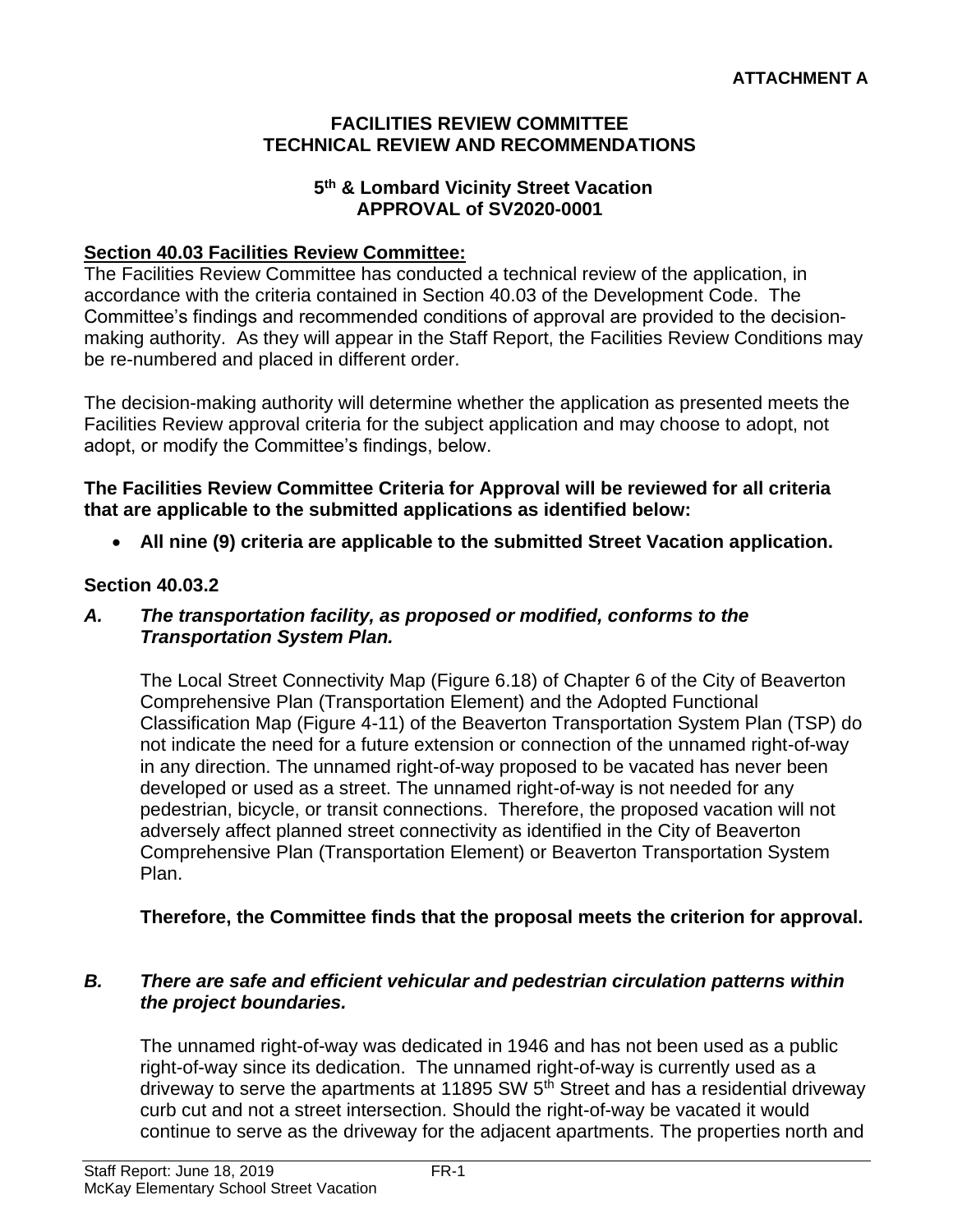south of the right-of-way are owned by the same property owner, the applicant for this street vacation. The vehicular and pedestrian circulation patterns will not be affected by the proposed street vacation.

**Therefore, the Committee finds the proposal meets the criterion for approval.**

# *C. The proposed development is consistent with all applicable provisions of Chapter 60 (Special Requirements) and all improvements, dedications, or both required by the applicable provisions of Chapter 60 (Special Requirements) are in place.*

The subject proposal is for the vacation of an unnamed public right-of-way. Staff cites the Code Conformance Analysis at the end of this report regarding the proposal's conformance with Chapter 60. The chart concludes that the proposal meets the applicable sections of Chapter 60.

**Therefore, the Committee finds the proposal meets the criterion for approval.**

*D. Adequate means are provided or proposed to be provided in a satisfactory manner, to ensure continued periodic maintenance and replacement of the following, as applicable: drainage facilities, roads and other improved rights-ofway, structures, recreation facilities, landscaping, fill and excavation areas, screening and fencing, ground cover, garbage and recycling storage areas and other facilities.*

No transportation facility is proposed therefore maintenance is not required.

**Therefore, the Committee finds the criterion is not applicable.**

# *E. The proposed transportation facility connects to the surrounding circulation systems in a safe, efficient, and direct manner.*

No transportation facility is proposed. The existing right-of-way is not improved and does not currently provide vehicular or pedestrian connections between any public right of way. As the TSP does not identify this location as a needed future vehicular connection, vacating the right-of-way will have no impact on the efficiency of the transportation system.

# **Therefore, the Committee finds the proposal meets the criterion for approval.**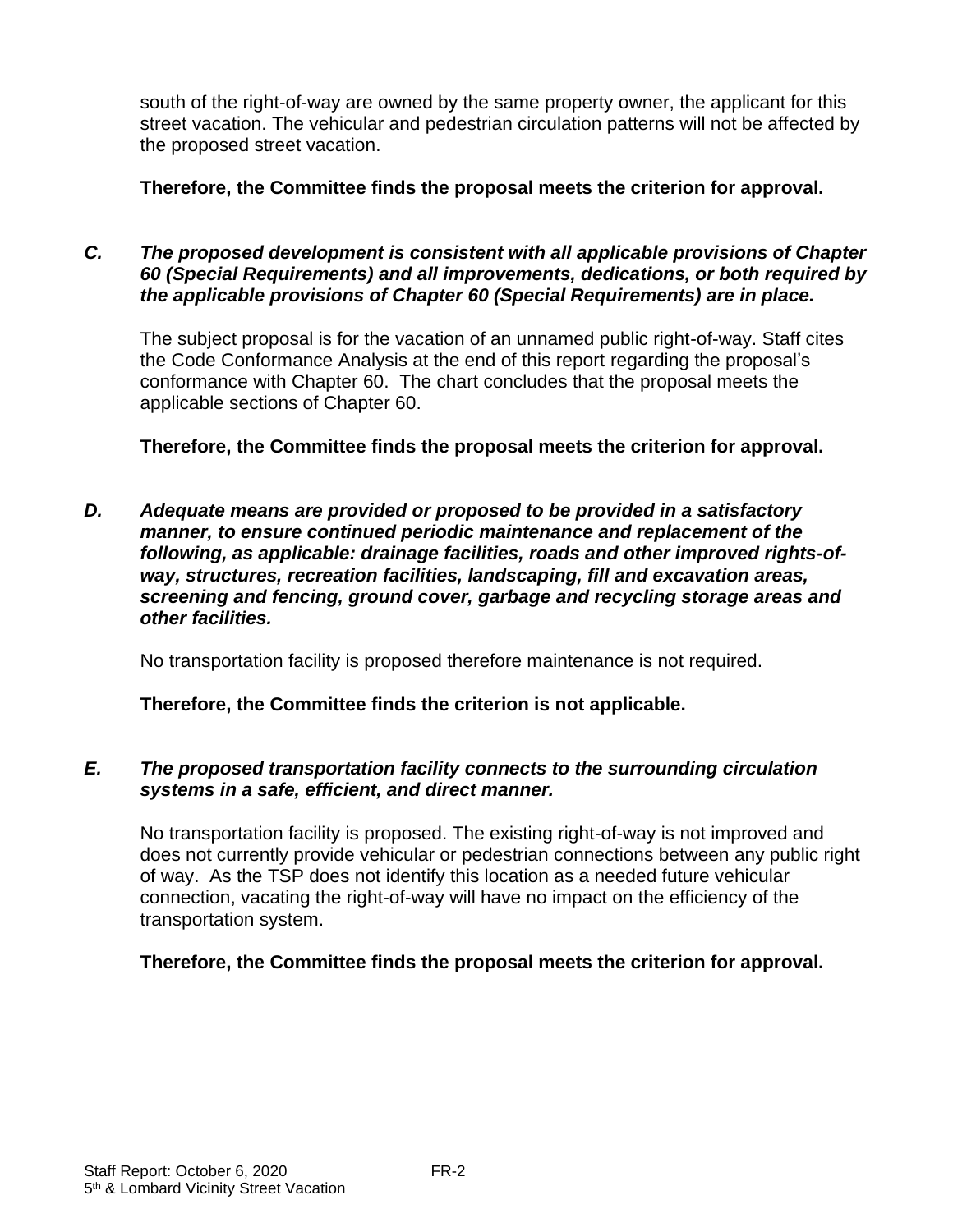*F. The proposed transportation facility or modification thereof will provide adequate fire equipment facility access and turnaround area, as well as adequate street lighting for crime and accident prevention as well as protection from hazardous conditions due to inadequate, substandard or ill-designed development.*

The applicant has provided an email from TVF&R Deputy Fire Marshall Jeremy Foster stating that after reviewing the proposed street vacation that a TVF&R Service Provider Permit was not necessary. Therefore, the committee finds that fire access will remain adequate. No new public transportation facilities are proposed, therefore not additional street lighting is needed.

**Therefore, the Committee finds the proposal meets the criterion for approval.**

*G. Grading and contouring are the minimum necessary to accommodate the proposed transportation facility, while mitigating adverse effect(s) on neighboring properties, public right-of-way, surface drainage, water storage facilities, and the public storm drainage system.*

No physical development or grading is proposed with this right-of-way vacation.

**Therefore, the Committee finds the criterion is not applicable.**

# *H. Access and facilities for physically handicapped people are maintained and/or incorporated into the subject transportation facility, with particular attention to providing continuous, uninterrupted access routes.*

The unnamed right-of-way is not developed as a public street and does not provide any access or facilities for handicapped persons. No physical development or grading is proposed with this right-of-way vacation.

**Therefore, the Committee finds the criterion is not applicable.**

# **I.** *The application includes all required submittal materials as specified in Section 50.25.1 of the Development Code.*

The applicant initiated this right-of-way vacation on July 7, 2020. In the review of the materials the Committee finds that all applicable submittal requirements, identified in Section 50.25.1, are contained within this proposal.

**Therefore, the Committee finds the proposal meets the criterion for approval.**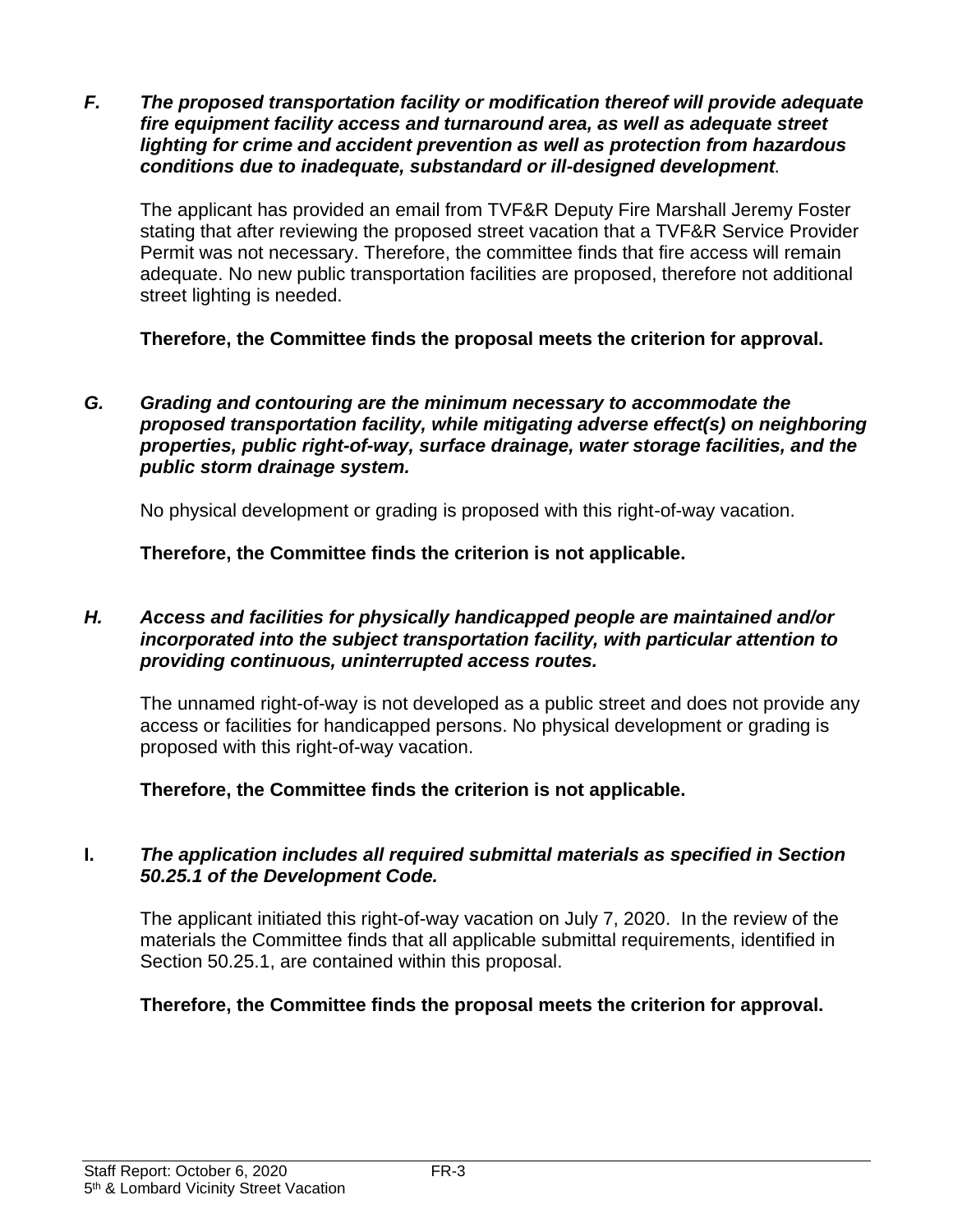# **Chapter 60 Special Requirements**

| <b>CODE</b><br><b>STANDARD</b>                                    | <b>CODE REQUIREMENT</b>                                                                                                                                                                            | PROJECT PROPOSAL                                                                                                              | <b>MEETS</b><br>CODE? |
|-------------------------------------------------------------------|----------------------------------------------------------------------------------------------------------------------------------------------------------------------------------------------------|-------------------------------------------------------------------------------------------------------------------------------|-----------------------|
| Development Code Section 60.05                                    |                                                                                                                                                                                                    |                                                                                                                               |                       |
| Design Review Principles,<br>Standards, and Guidelines            | Requirements for new<br>development and redevelopment.                                                                                                                                             | No development is<br>proposed.                                                                                                | N/A                   |
| Development Code Section 60.10                                    |                                                                                                                                                                                                    |                                                                                                                               |                       |
| <b>Floodplain Regulations</b>                                     | Requirements for properties<br>located in floodplain, floodway,<br>or floodway fringe.                                                                                                             | There is no 100-year<br>floodplain located within the<br>proposed vacation area.                                              | N/A                   |
| Development Code Section 60.12                                    |                                                                                                                                                                                                    |                                                                                                                               |                       |
| Habitat Friendly and Low Impact<br><b>Development Practices</b>   | Optional program offering various<br>credits available for use of specific<br>Habitat Friendly or Low Impact<br>Development techniques.                                                            | No Habitat Friendly or Low<br><b>Impact Development credits</b><br>requested.                                                 | N/A                   |
| Development Code Section 60.30.10                                 |                                                                                                                                                                                                    |                                                                                                                               |                       |
| Off-street motor<br>vehicle parking-                              | Requirements for the number<br>of off-street motor vehicle<br>parking spaces.                                                                                                                      | The proposal does not<br>impact off-street motor<br>vehicle parking.                                                          | N/A                   |
| <b>Required Bicycle Parking</b><br><b>Short Term</b><br>Long Term | Requirements for the number<br>of bicycle parking spaces.                                                                                                                                          | The proposal does not<br>impact required bicycle<br>parking.                                                                  | N/A                   |
| Development Code Section 60.55                                    |                                                                                                                                                                                                    |                                                                                                                               |                       |
| <b>Transportation Facilities</b>                                  | Regulations pertaining to the<br>construction or reconstruction of<br>transportation facilities.                                                                                                   | No new transportation<br>facilities are proposed nor<br>are existing transportation<br>facilities proposed to be<br>modified. | N/A                   |
| Development Code Section 60.60                                    |                                                                                                                                                                                                    |                                                                                                                               |                       |
| Trees & Vegetation                                                | Regulations pertaining to the<br>removal and preservation of trees.                                                                                                                                | No trees are proposed to be<br>removed.                                                                                       | N/A                   |
| Development Code Section 60.65                                    |                                                                                                                                                                                                    |                                                                                                                               |                       |
| <b>Utility Undergrounding</b>                                     | All existing overhead utilities and<br>any new utility service lines within<br>the project and along any existing<br>frontage, except high voltage lines<br>(>57kV) must be placed<br>underground. | There are no existing<br>overhead utilities within the<br>project area.                                                       | N/A                   |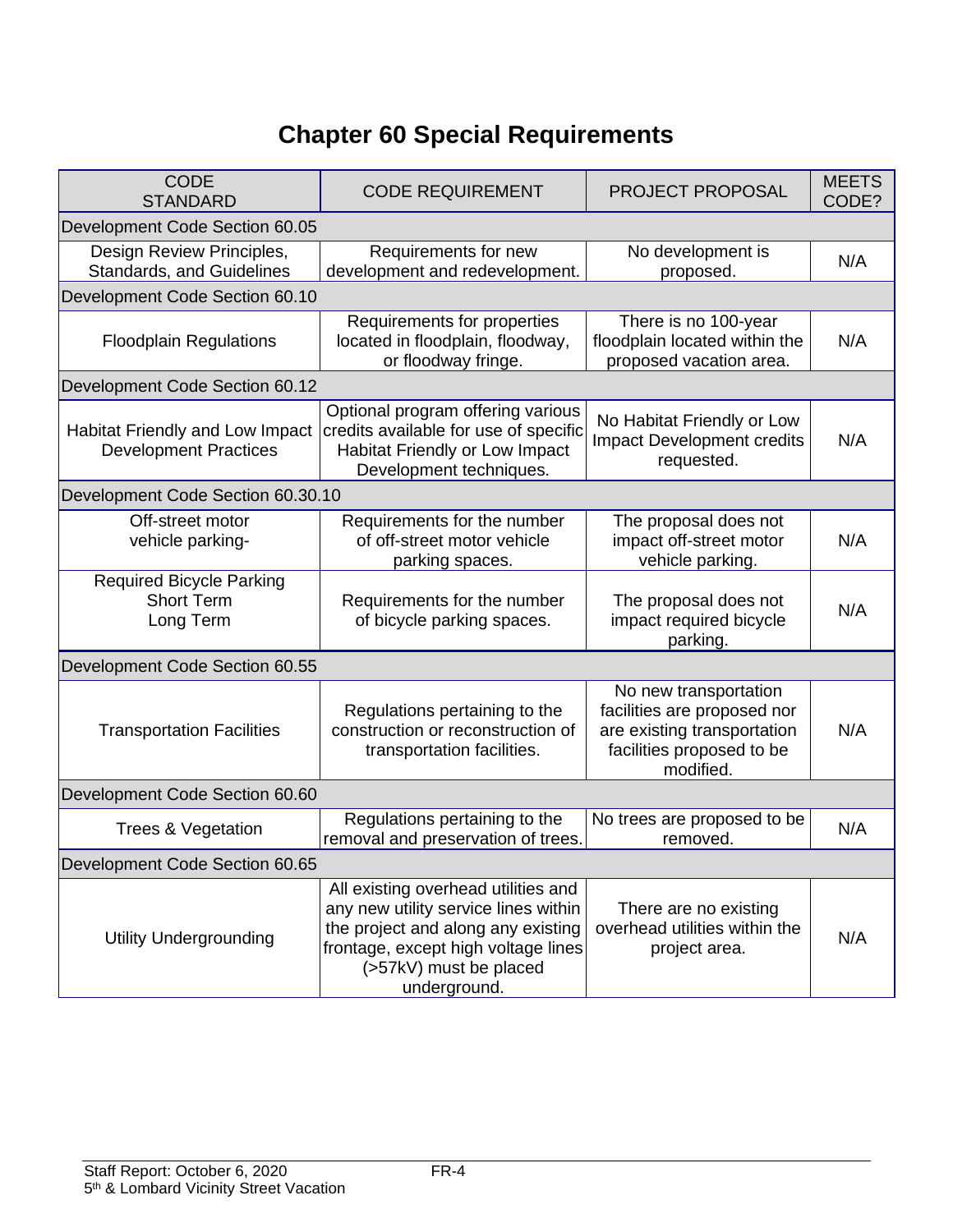# **RECOMMENDATION AND CONDITIONS OF APPROVAL BY THE FACILITIES REVIEW COMMITTEE:**

# **Recommendation**

The Facilities Review Committee finds that the proposal complies with all the technical criteria. The Committee recommends that the decision-making authority **APPROVE** the proposal **5 th & Lombard Vicinity Street Vacation,** subject to the conditions of approval identified in Attachment C.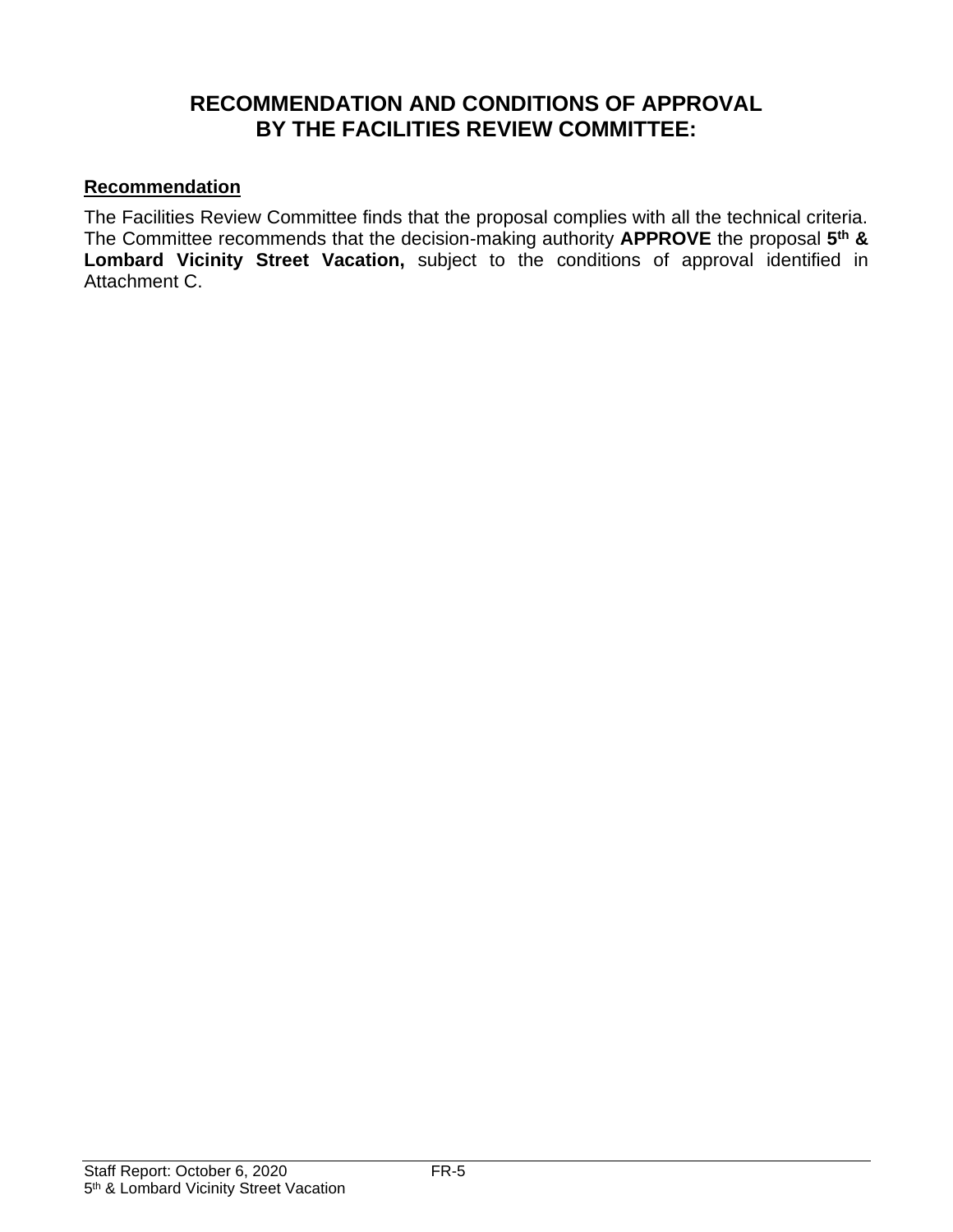### **SV2020-0001 ANALYSIS AND FINDINGS FOR STREET VACATION APPROVAL**

# **Section 40.75.05. Purpose**

*The purpose of Street Vacation is to recognize that changes to the City's existing street system are occasionally required. Therefore, the following application has been established to allow limited changes to the City's existing street system without adversely affecting safe and efficient circulation throughout the City. A Street Vacation is a legislative action which is not subject to the 120 day rule of ORS 227.178. This Section is carried out by the approval criteria listed herein.*

# **Section 40.75.15.1.C Approval Criteria**

*In order to approve a Street Vacation application, the City Council shall make findings of fact based on evidence provided by the applicant demonstrating that all the following criteria are satisfied:*

# *1. The proposal satisfies the threshold requirements for a Street Vacation application.*

Section 40.75.15.1.A.1 states that an application for Street Vacation shall be required when a proposal involves the abandonment or otherwise vacation of an existing public transportation right-of-way or public easement that is within the City of Beaverton.

The applicant has requested that the City vacate an unused portion of public right-of-way adjacent to property owned by the applicant. The subject right-of-way was created in 1946 and has never been developed or used as public right-of-way. Staff finds that the proposal meets the threshold for a Street Vacation.

# **Therefore, staff finds that the proposal meets the criterion for approval.**

# *2. All City application fees related to the application under consideration by the decision making authority have been submitted.*

The applicant has paid the required fee for the Street Vacation application.

# **Therefore, staff finds that the proposal meets the criterion for approval.**

# *3. The proposed Street Vacation meets the eligibility provisions of ORS 271.080.*

Staff cites the following provisions as applicable to the proposal, ORS 271.080 Vacation in incorporated cities; petition; consent of property owners:

*(1) Whenever any person interested in any real property in an incorporated city in this state desires to vacate all or part of any street, avenue, boulevard, alley, plat, public square or other public place, such person may file a petition therefore setting forth a description of the ground proposed to be vacated, the purpose for which the ground is proposed to be used and the reason for such vacation.*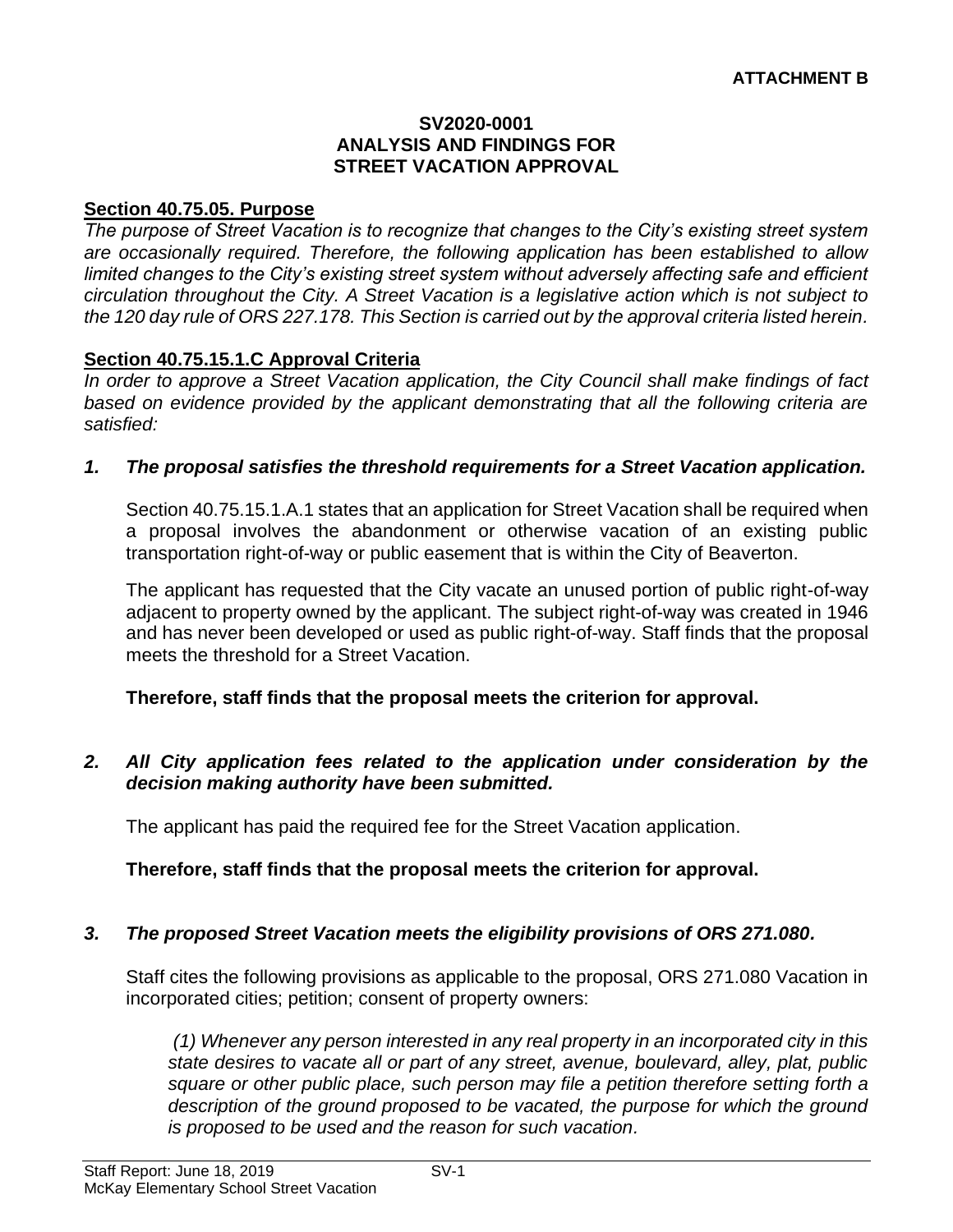*(2) There shall be appended to such petition, as a part thereof and as a basis for granting the same, the consent of the owners of all abutting property and of not less than two-thirds in area of the real property affected thereby. The real property affected thereby shall be deemed to be the land lying on either side of the street or portion thereof proposed to be vacated and extending laterally to the next street that serves as a parallel street, but in any case not to exceed 200 feet, and the land for a like lateral distance on either side of the street for 400 feet along its course beyond each terminus of the part proposed to be vacated. Where a street is proposed to be vacated to its termini, the land embraced in an extension of the street for a distance of 400 feet beyond each terminus shall also be counted.* 

*In the vacation of any plat or part thereof the consent of the owner or owners of twothirds in area of the property embraced within such plat or part thereof proposed to be vacated shall be sufficient, except where such vacation embraces street area, when, as to such street area the above requirements shall also apply. The consent of the owners of the required amount of property shall be in writing.* 

The applicant has submitted a petition for a Street Vacation consistent with subsection (1) above. The applicant has provided signatures from 72% of the property owners within the affected area, greater than the required two thirds to comply with subsection (2) above. Further, tthe applicant does not propose to vacate a plat or a portion of a plat. The proposed vacation would allow for greater flexibility in developing the parcels to the north and south of the unnamed right-of-way as one development site in the downtown area. Staff finds that the applicant has complied with ORS 271.080.

# **Therefore, staff finds that the proposal meets the criterion for approval.**

# *4. The proposed Street Vacation will not adversely impact street connectivity as identified in the Transportation Element of the Comprehensive Plan.*

The Local Street Connectivity Map (Figure 6.18) of Chapter 6 of the City of Beaverton Comprehensive Plan (Transportation Element) and the Adopted Functional Classification Map (Figure 4-11) of the Beaverton Transportation System Plan (TSP) do not indicate the need for a future extension or connection of the unnamed right-of-way in any direction. The unnamed right-of-way proposed to be vacated has never been developed or used as a street. The unnamed right-of-way is not needed for any public pedestrian, bicycle, or transit connections. Therefore, the proposed vacation will not adversely affect planned street connectivity as identified in the City of Beaverton Comprehensive Plan (Transportation Element) or Beaverton Transportation System Plan.

**Therefore, staff finds that the proposal meets the criterion for approval.**

# *5. The proposed Street Vacation will not adversely impact police, fire, and emergency service in the area.*

The applicant has provided an email from TVF&R Deputy Fire Marshall Jeremy Foster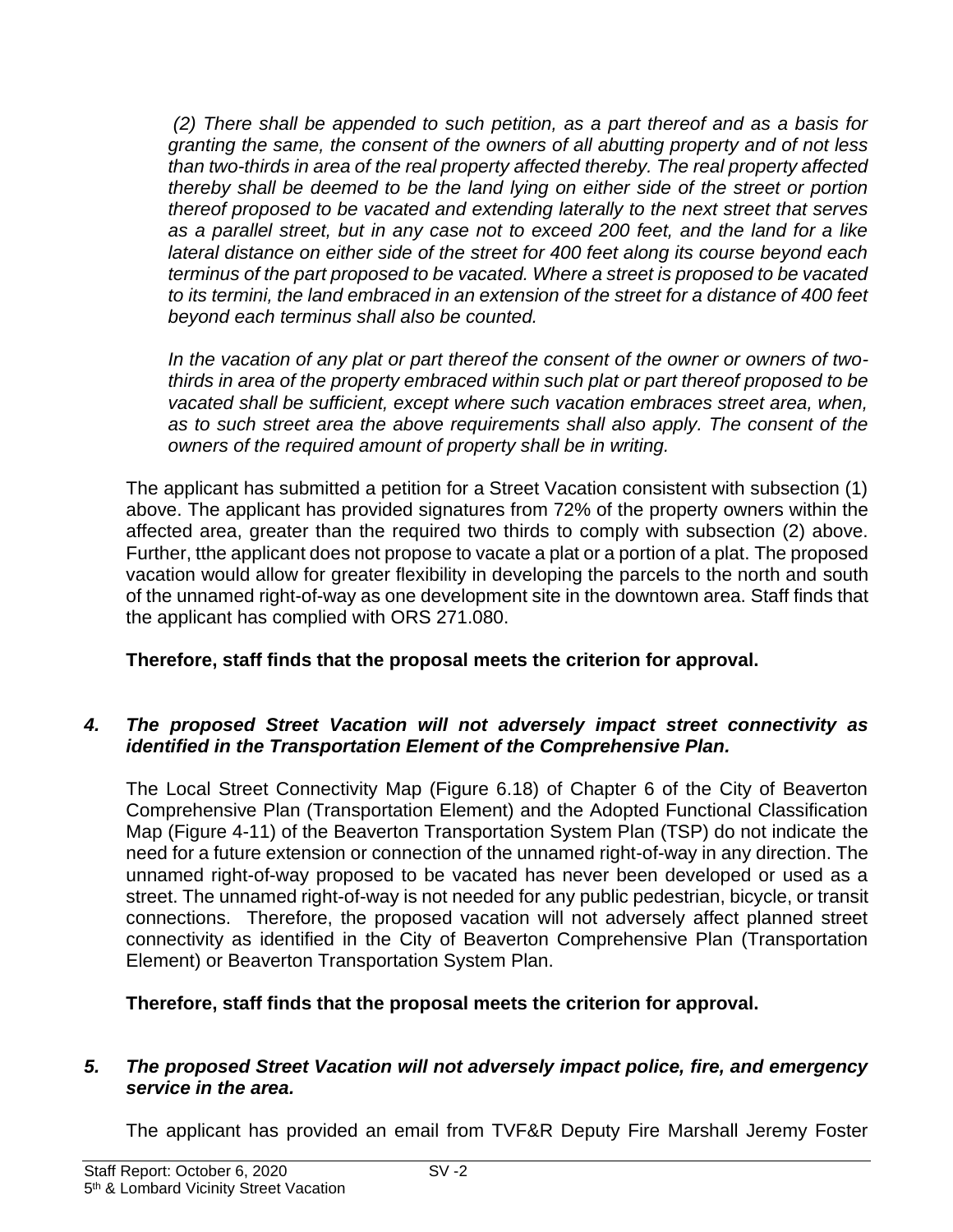stating that after reviewing the proposed street vacation that a TVF&R Service Provider Permit was not necessary. The subject unnamed right-of-way to be vacated is currently not developed as right-of-way and surrounded by private property. The vacation of this rightof-way will not hinder emergency access.

# **Therefore, staff finds that the proposal meets the criterion for approval.**

# *6. That the vacation of the street will not hinder accessibility to any above ground or underground public facilities.*

There are no utilities within the right-of-way to be vacated. Therefore, the proposed rightof-way vacation will not hinder accessibility to above ground or underground public utilities.

**Therefore, staff finds that this approval criterion is not applicable.**

# *7. Applications and documents related to the request, which will require further City approval, shall be submitted to the City in the proper sequence.*

The Street Vacation application requires a public hearing with the City Council, pursuant to Section 50.45 of the Development Code. The proposed Street Vacation does not require additional applications and all documents relevant to the request have been filed.

# **Therefore, staff finds that this approval criterion is not applicable.**

# **RECOMMENDATION**

Based on the facts and findings presented, staff recommends **APPROVAL** of **SV2020-0001 (5 th & Lombard Vicinity Street Vacation)** subject to the applicable conditions identified in Attachment C.